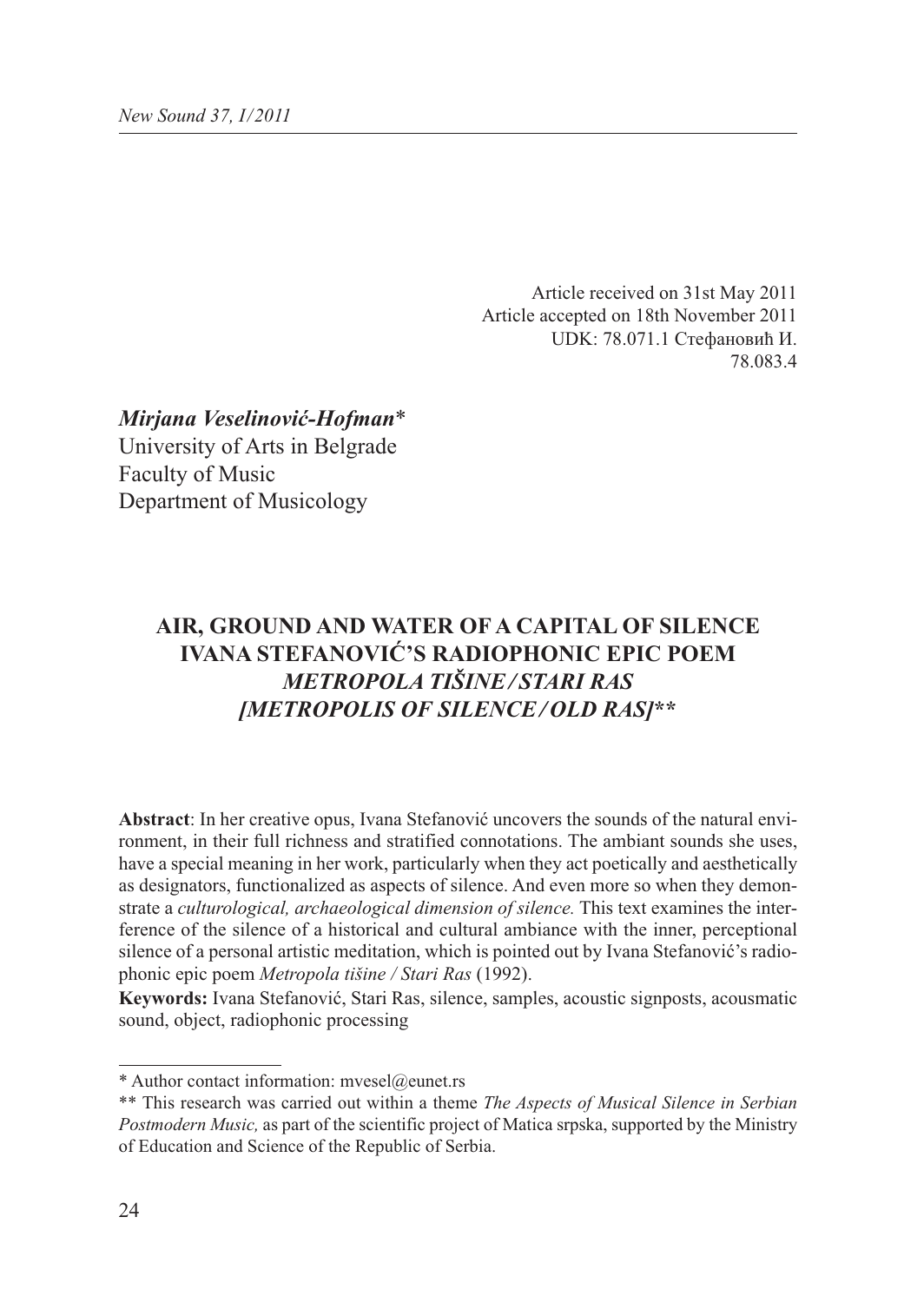**Апстракт:** У свом стваралачком опусу, Ивана Стефановић разотркива амбијенталне звукове у свом њиховом богатству и слојевитим конотацијама. Амбијентални звукови које користи имају посебан смисао у њеном стваралаштву, поготову онда када поетичко-естетички дејствују на означитељском нивоу, функционализовани као аспекти тишине. И при томе поготову онда када предочавају једну *културолошку, археолошку димензију тишине.* У овом тексту реч је о интерференцији тишине једног историјско-културалног амбијента са унутрашњом, доживљајном тишином ауторкине личне уметничке медитације, истакнутој у радиофонској поеми *Метропола тишине / Стари Рас* (1992).

**Кључне речи**: Ивана Стефановић, Стари Рас, тишина, узорци, звучни путоказ, акузматички звук, објект, радиофонска обрада

Listening to the sounds of nature implies to a great extent their simultaneous decoding, since those sounds have always represented something more than just pure acoustic events to human beings. Especially to those people whose elementary survival depended on the will of nature: farmers, fishermen, sailors etc. For them, the types, ranges and intensities of sounds of rain, wind, thunder or waves, for example, always were (and still largely are) kinds of 'soundposts'1 : a message, 'advice', a direction, a warning, a threat, a prophesy… Similarly, the other sounds of the natural environment, those originating from human settlements built within it, which exist there perhaps only 'incidentally', neglected, solitary or, on the contrary, as incarnations of the environment in question, can contain various meanings and messages.

In her creative opus, Ivana Stefanović uncovers those sounds in the full richness and stratified connotations of the ambiant sounds she uses, and which in her creative work have a special meaning, particularly when they act poetically and aesthetically as designators, functionalized as aspects of silence. And even more so when they demonstrate a *culturological, archaeological dimension of silence*. 2

It is namely the silence of more or less preserved historic and cultural monuments, the silence which means the *absence* of the times when the monuments were built and the life whose centre they were. By that absence of their former reality, by that silence of their past and former life, the monuments have remained to persevere as kinds of archaeological, culturological witnesses to that reality and that life, in all the following ages with different social, political and economic cir-

<sup>1</sup> Peter Englund, 'O istoriji tišine' ['Tystnadens historia'], in: *Male istorije* [*Small Histories*]. Edited and translated from Swedish by Ljubiša Rajić, Belgrade, Geopoetika, 2009, 96.

<sup>2</sup> Cf. Mirjana Veselinović-Hofman, 'Reflection on Silence', in: Tatjana Marković & Vesna Mikić (eds.), *(Auto)Biography as a Musicological Discourse*, Belgrade, Department of Musicology – Faculty of Music, University of Arts in Belgrade, 2010, 256–265.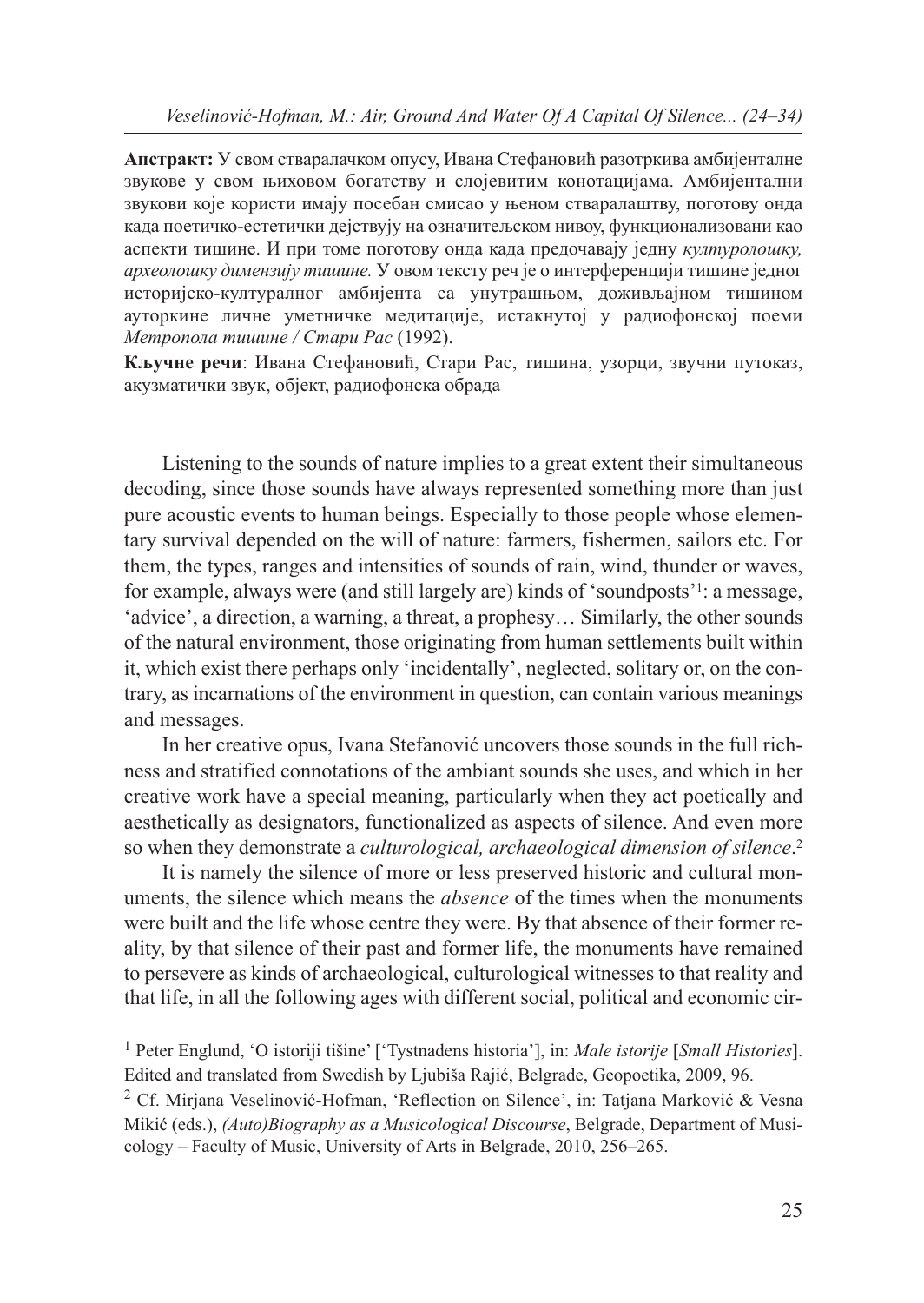## *New Sound 37, I/2011*

cumstances. Therefore, the entire ambiance around them, realistic and contemporary, is stratified by the past, and its reception implies an unlimited range of content and emotions. Being deeply individualistic in character, that reception can include the revival of one's own knowledge about some particular historical events, related to specific archaeological remains and relics and, generally, monuments which persevere in that ambiance 'breathing in' *its* air nevertheless; it can include imagining, conjuring up the visions of those events in one's own consciousness; thinking about them as pointers to many current issues, maybe even issues about some 'eternal' burden of fate of a particular nation, a specific region. Also, the reception can be, e.g. based upon associations with various events and phenomena, which need not be related at all to the area in question in any immediate, factual way. On the contrary, they can stand in very distant, mind-produced relations with some other historical and cultural spheres. The ranges of inner reception, the experiences of a history-laden ambiance are therefore unlimited. Those are the ranges of free meditative communication with that ambiance, performed in personal inner silence, as well as of potential communication with everything which has left the traces of its total former configuration and constellation within that ambiance; with the traces of what the ambiance once was, what it witnessed or what it experienced on the journey to the present moment of our immediate contact with it. Of course, if one's knowledge about the past of a certain ambiance, its historical experience and historical destiny is greater, the closed, withdrawn, quiet reflective and emotional relationship with it will be more substantial and deeper, and the possible symbolic communication between its recipients more complex. Particularly between those who perceive that historical space immediately, becoming absorbed in it in a creative way as well, thus shaping their contemplation by a work of art, and those who face that space in an indirect way, i.e. through the said work of art.

We could therefore say that here we have two kinds of silence that permeate each other. One is lived by monumental and archaeological sites carrying through the centuries the aura of their erstwhile worlds; the other is the silence of individual receptive responses, either directly to the silence of those locations or to its potential artistic transposition. If we should attempt to place these two kinds of silence within an appropriate section in the widest classification of the functions of silence, proposed within an integrated theory of communication,<sup>3</sup> we would note that those two kinds of silence can be understood as a permeation of two types of silence which that classification designates as individually determined/negotiated.4

<sup>3</sup> Cf. Muriel Saville-Troike, 'The Place of Silence in an Integrated Theory of Communication', in: Deborah Tannen and Muriel Saville-Troike (eds.), *Perspectives on Silence*, Norwood, New Jersey 07648, Ablex Publishing Corporation, 1995, 3–18. Also cf. Muriel Saville-Troike, *The Ethnography of Communication: An Introduction*, Oxford, England, Basil Blackwell, 1982. <sup>4</sup> Cf. Saville-Troike, 'The Place of Silence…', in op. cit. 16.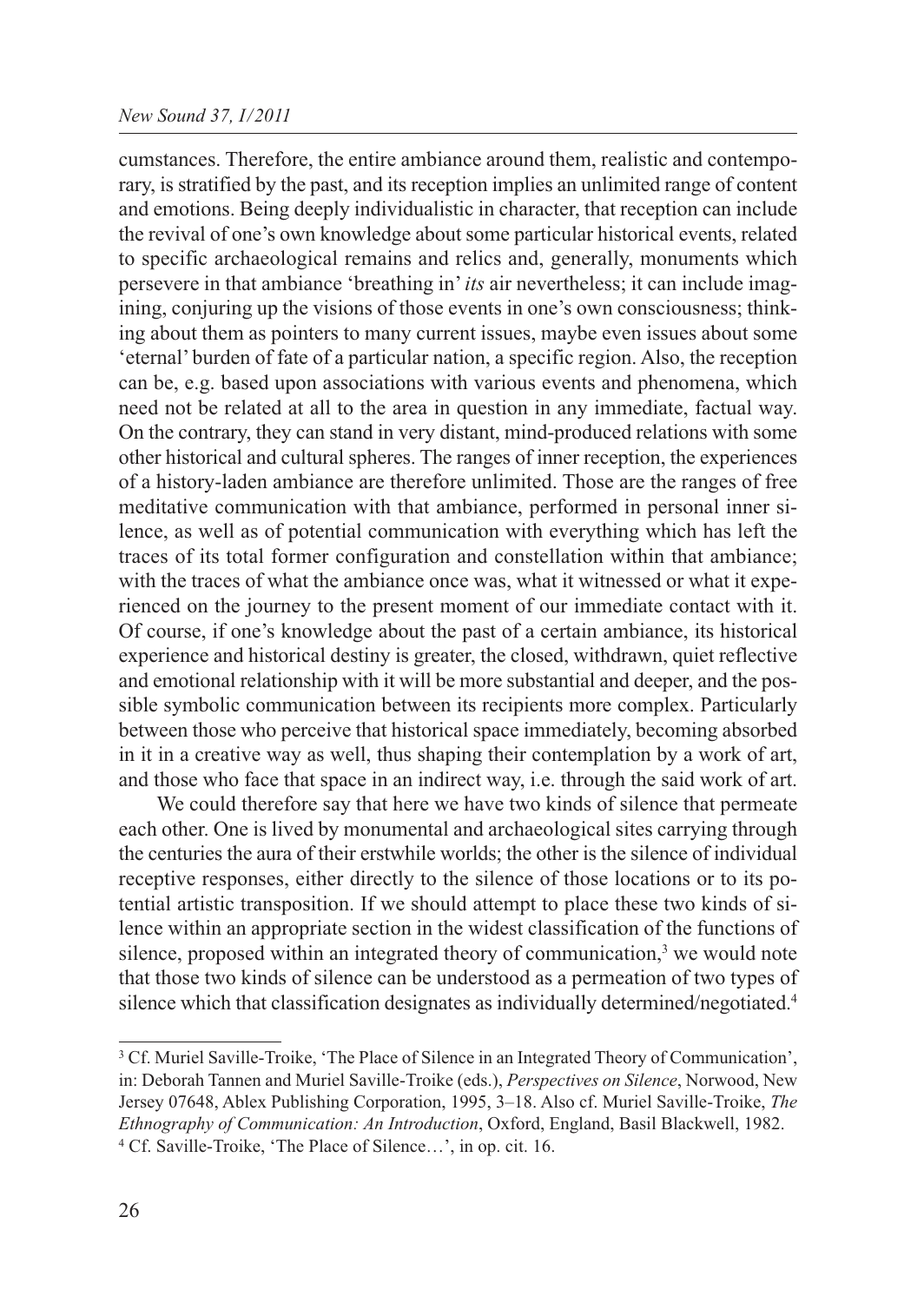Within it, that is actually a kind of social-contextual silence, i.e. a socially indicative, contextual dimension of interactive silence. There are also the contemplative-meditative spaces of a deeply personal, non-interactive, non-exchanging silence.<sup>5</sup>

That interference of the silence of a historical and cultural ambiance with the inner, perceptional silence of a personal artistic meditation is strongly pointed out by Ivana Stefanović's radiophonic epic poem *Metropola tišine/Stari Ras* (1992).

Created in the decade when a brutal war had devastated the Yugoslav nations' community, the poem indirectly suggests a symbolic relationship between that aspect of our most recent history and a distant historical past, also governed by a fate of comprehensive annihilation.

The work is namely based on acoustic materials which the author recorded in the area of Stari Ras and the monasteries of Sopoćani and Crna Reka. Those are authentic sounds from those sites, which on one hand are functionalized in the composition as acoustic petrifications 'found' in the said area, and on the other, thanks precisely to that, they are functionalized also as kinds of acoustic signposts6 to the past of those sites.

Other than that, the recorded samples are used as the basic acoustic material of the work. During its shaping, they are subjected to radio technology, in the sense of the development and expansion of Pierre Schaeffer's *musique concrète et acousmatique.* The musical content of the composition is thus primarily supported by a material whose source for us is placed behind the 'screen' of the loudspeakers, but also to a sound produced by musical instruments and voice. That sound is in turn articulated within recognizable musical categories of melody, rhythm, time signature, harmony and is predominantly improvisational in nature.

The sound material during the radiophonic processing keeps the elements of the given site's authentic acoustics to the greatest possible extent. Often, however, those elements *by themselves* leave the impression *as if* they are the result of a certain electronic processing of the recorded material.7 Apart from that, the acous-

<sup>5</sup> Cf. ibid. 16–17.

<sup>6</sup> The expression is understood in the sense Peter Englund uses it (Peter Englund, 'O istoriji tišine', in: op. cit. 96).

<sup>7</sup> In that sense, what is characteristic are the author's words about a sound image which appears for the first time somewhere between the  $3<sup>rd</sup>$  and the  $4<sup>th</sup>$  minutes of the work, and later around the 12th minute (time references here, as well as later in the text, are given according to the recording of the work released on Ivana Stefanović's authorial CD – *inner landscape / unutrašnji pejzaž*, in: Zorica Premate (ed.), *late 20th century Serbian music* CD series, Belgrade, SOKOJ CD 205, 1996): 'Postoji scena povlačenja konja (ili vola) uz brdo. Uvala je bila velika, čovek (ili ljudi) su vukli životinju, bili su vrlo udaljeni, jedva sam ih mogla videti kroz šumu,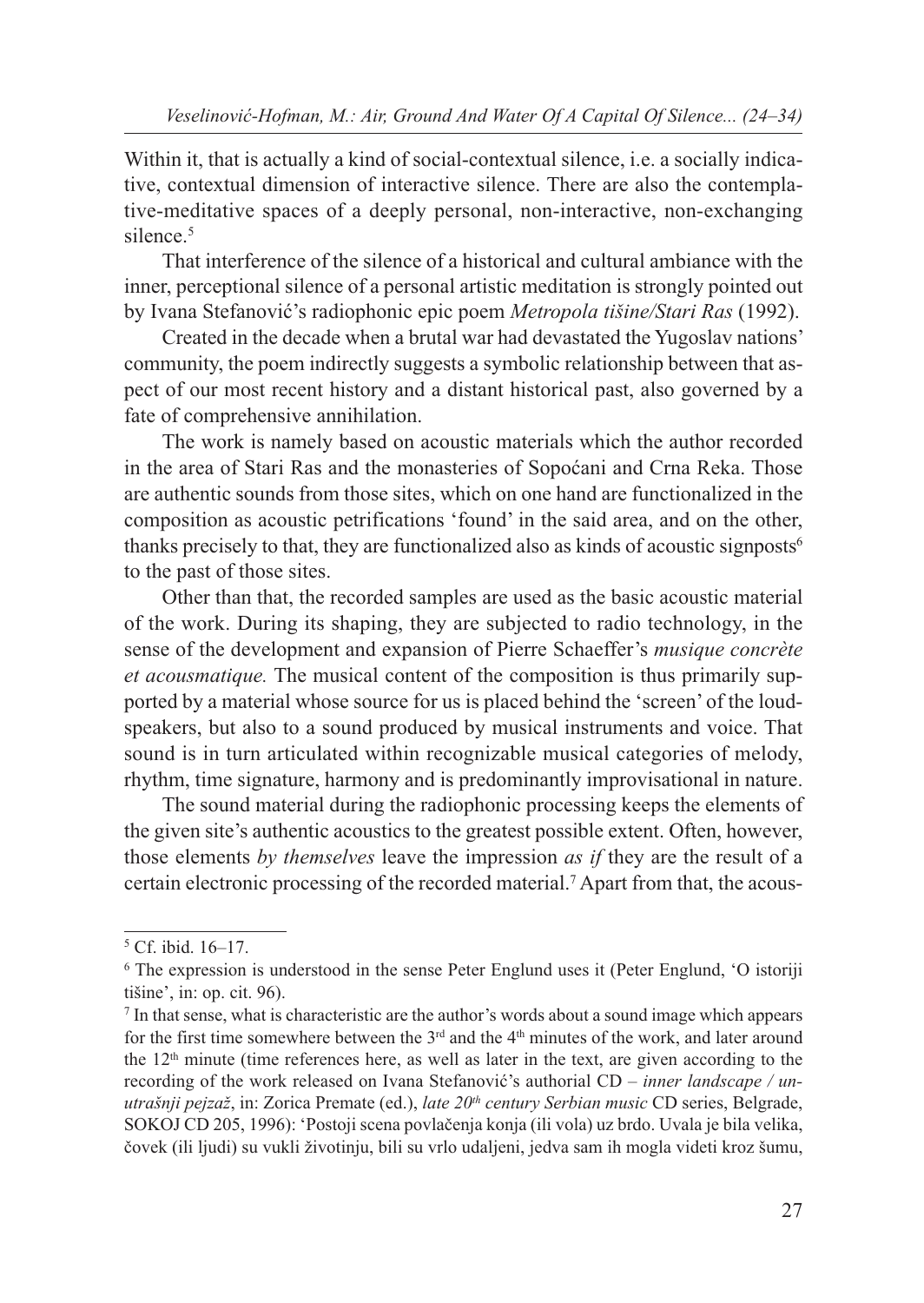## *New Sound 37, I/2011*

matic sound was used in the juxtaposition and superposition of the samples, but also in their juxtaposition and superposition with a traditionally produced and shaped musical sound. Also, one can note that the samples intersect in a specific manner. From the aspect of meaning, one of the most functional ways of placing them in a relationship like that is a kind of departure of a sample from its own acoustic traits towards the traits of another sample, hence it is *as if* these samples exchange their general acoustic traits with one another. In all the mentioned procedures, there are also spatial changes of acoustic layers, in the sense of their coming closer together or farther apart, or directional changes of the musical flow, but always with the general striving to keep the recorded material within its most characteristic properties.

Using the samples in the described ways, the composer treated them as pivots of the total dramaturgy of the work, both extramusical and musical. It means that the possibility of identification of a particular sound or 'family' of sounds has both a semantic and formal sense within the composition. Semantic because the possibility of such identification is the basis for representing and recognizing a particular setting dealt with in the work, which immediately suggests the possible directions of extramusical associations and thought processes during the reception of the work. The formal sense, on the other hand, is there because the recognizability of the samples plays the role of specific markers<sup>8</sup> of the work's form.

For example, **the first formal phase** of the composition is populated by the acoustic events as designators of the ambiance of nature and open space. Most of these events can be recognized more or less precisely.9 That is the case with the barely audible 'rustling' of air, the rapid sounds of crickets, steps seemingly made over slippery and loose pebbles, the dense chirruping of birds; horses' stomping

ali su zvuci bili vrlo jasni i, mada razliveni u prostoru, utisak je bio da su blizu. Nije bio potreban nikakav dodatni "eho".' ['There is a scene of pulling a horse (or an ox) up a hill. The hollow was large, a man (or men) was hauling the animal, they were very far off, I could hardly see them through the forest, but the sounds were very distinct and, although scattered in the space, it seemed they were coming from close by. No additional "echo" was necessary.'] (From an electronic conversation with I. Stefanović, 26<sup>th</sup> January 2010).

<sup>8</sup> The term was taken from Boulez's terminology in the problem area of musical form. More in: Mirjana Veselinović-Hofman, *Pred muzičkim delom. Ogledi o međusobnim projekcijama estetike, poetike i stilistike muzike 20. veka: jedna muzikološka vizura* [*Facing a Musical Work. Essays on Mutual Projections of Aesthetics, Poetics and Stylistics of the 20th Century Music: a Musicological View*], Belgrade, Zavod za udžbenike, 2007, 131–133.

<sup>9</sup> Our recognition of these events does not have to be 'absolutely correct', given that the only record of the Poem is the acoustic one, thus the analysis of the composition is not based on any kind of written score. Therefore, I hereby thank Ivana Stefanović for the information on some sound sources she used in the Poem.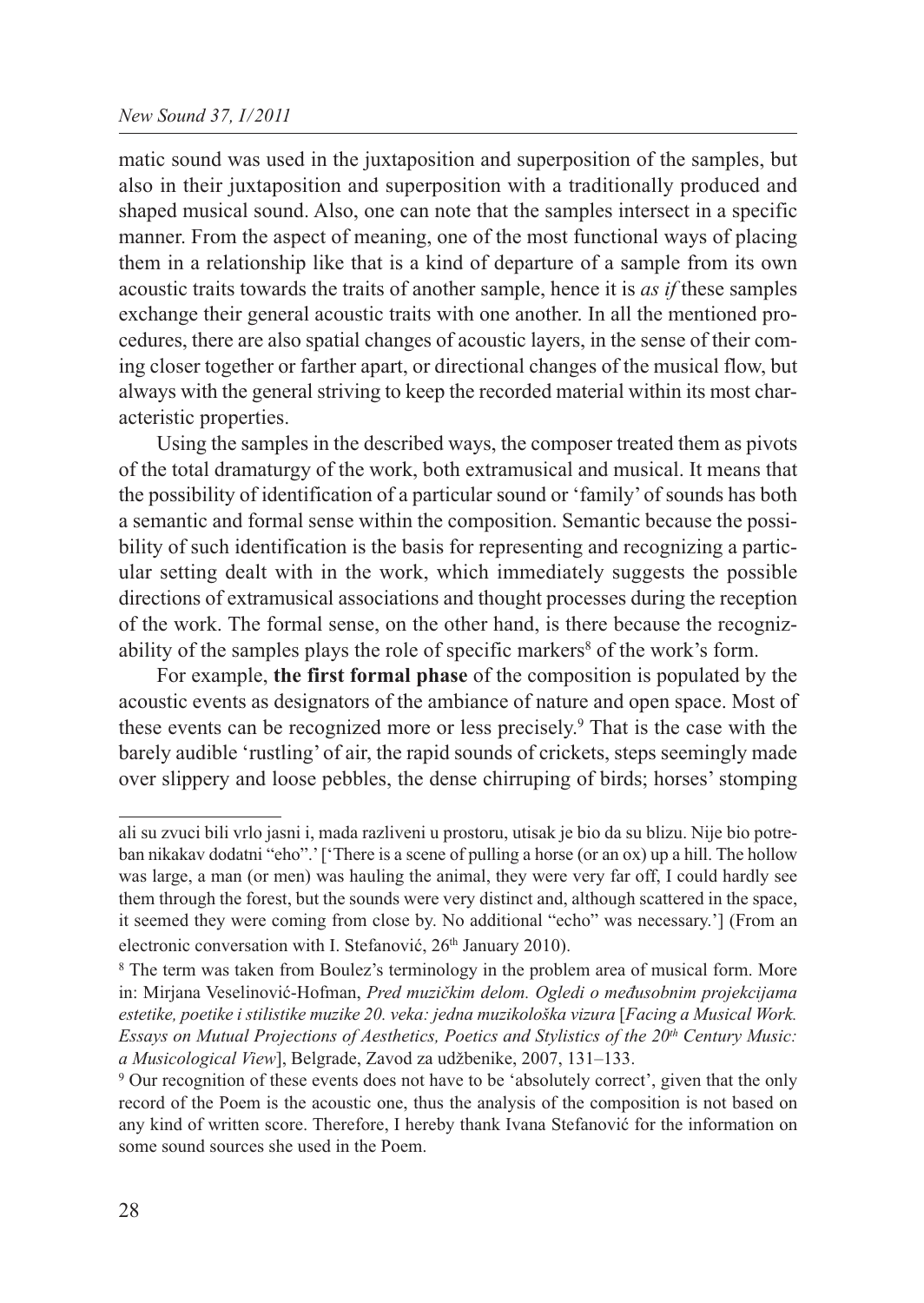and neighing; the sound of water, whose quality travels from descriptive and pastoral to conflicting and biting, and whose intensity rises all the way to the dominating acoustic force which soon, like a kind of sunken river, recedes to the depths of the earth, continuing to act 'somewhere beneath', invisible and inaudible; almost as a kind of 'proto-line' of the following formal layer within the same stage of the acoustic/musical flow. In that layer, the ambiance of open space is acoustically expanded and concretized by new contents as specific symbols of a village environment. The simple, quotidian and homely ones, where the distant calls of a male voice seem to draw the acoustic camera closer to the working rhythm of rural trades, personified by the sound of striking wooden objects. Thus, from the surroundings of 'pure' nature stretching near a village, which in turn seems to be fused with that lonely, almost primordial natural ambiance, a human voice "enters" the village, by drawing it nearer to the acoustic foreground, and by fitting it into the everyday, usual space of rural sound. Its part is also the sound of two shepherd's flutes, with two different melodies,<sup>10</sup> which are mutually related by motive and articulation patterns of Serbian folk music present in them. The space of rural sound also contains the permeations and stratifications of these improvisational patterns with echoes of calling and/or acoustic symbols of village work, which from a certain point on are 'stitched through' with a female voice as a new sample. A short focusing on that voice treated in a soloist manner – followed by playing on the šargija, which seems to display 'the other parts' of elementary existence, in fact the necessary, complementary spiritual and creative dimension of basic human work and life – vaults the first formal stage of the work.

We could say that its two described waves, based upon the predominant recognizability of the concrete sounds of nature and the everyday village, are given with the purpose of a specific acoustic exposition of the work. At the same time, however, they are also given with the purpose of its specific semantic exposition, since these waves are based upon some of the 'eternal' designators of a Serbian village settlement.

**The second formal stage** (starting at 6 minutes and 42 seconds) of the work brings the condensed 'resume' of natural sounds represented in the first stage, followed by the sounds of everyday life personified by a shepherd's voice. It is introduced to an 'ether' of sounds made by various types of bells: cowbells which remind us of some late-afternoon return of the cattle from pasture, church bells,

<sup>&</sup>lt;sup>10</sup> The author mentions that these 'dve različite melodije razdvaja prostor' ['two different melodies are separated by space']. 'Jedna je levo, druga desno. Sviraju Žorž Grujić i Ljuba Dimitrijević.' ['One is on the left, the other on the right. Played by Žorž Grujić and Ljuba Dimitrijević.'] (From the electronic conversation…)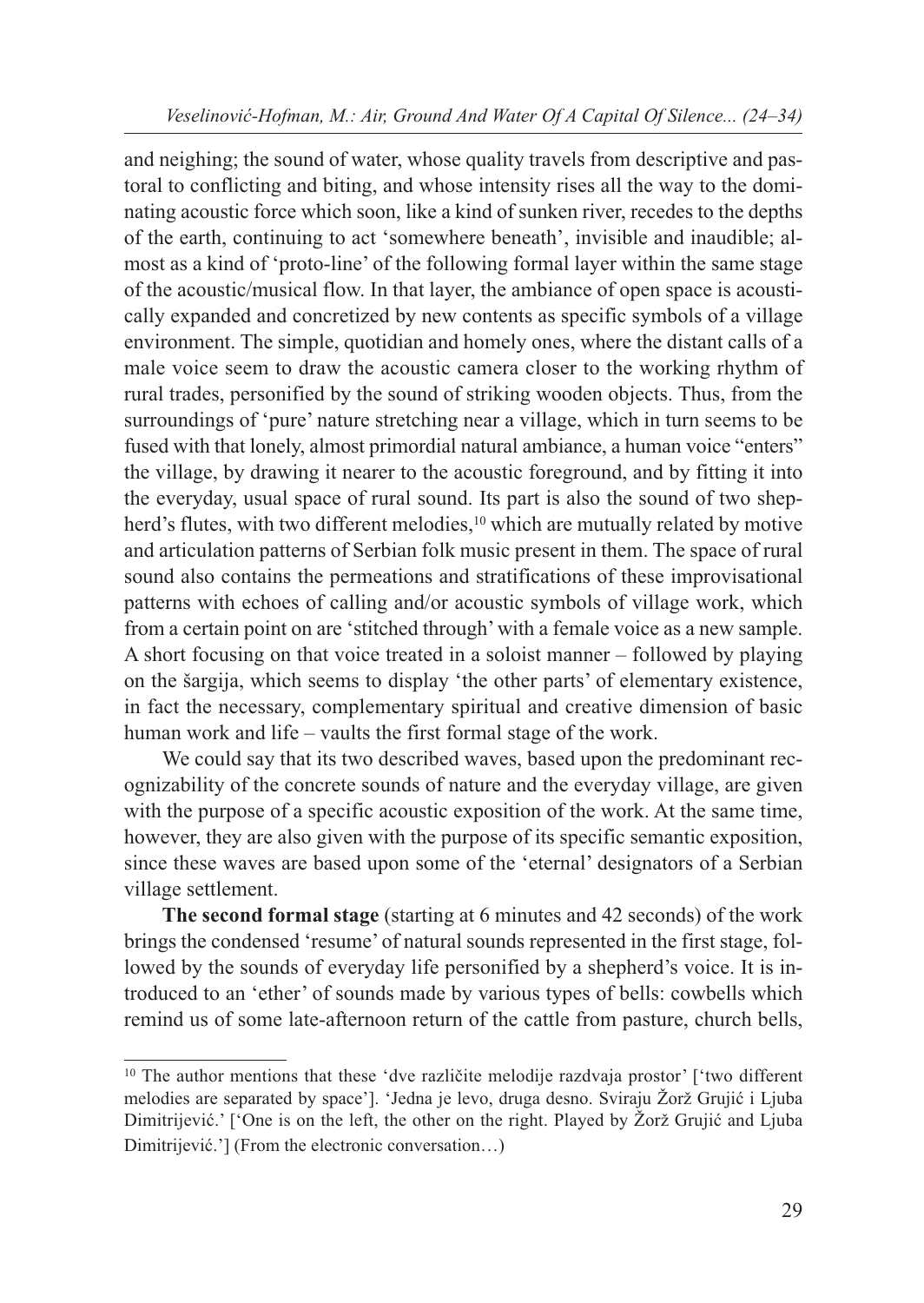both as habitual and liturgically regular, but also in a distribution of a rhythmically striking motive which imposes itself ever more and conquers the acoustic space.

The next formal wave (from 8 minutes and 23 seconds) begins with a melody on the recorder. That melody leads to a new, more severe level of everyday life, where work rhythms, sounds of wood and metal, human voices, the sound of a falcon, $11$  rocks, ice breaking and knocking, the splashing of water, the neighing and stomping of horses… therefore, concrete nature and concrete life seem to confront something which gives the impression and presentiment of a muffled atmosphere of inevitability. A special dimension to that atmosphere is lent by church bells, which here seem to become a witness to that foreboding and destruction and conflict. Through that generally harsh acoustic configuration, a few preserved natural sounds and male voices break through, which now seem to be in a kind of warlike communication. These are actually the known village life and nature which in fact ceased to exist as we knew them, or at least they are *not only* what they were previously. They became a stage of struggle and calamity.

A soloist female voice (from 16 minutes onward) in its extensive performance of the folk song 'Soko bira gde će naći mira',12 – later joining the ambiance background of air and wind 'noises', distant thunder as both a natural phenomenon and a sign of struggle – is a new but short-lived chapter of the renewal of life, with the spiritual sources of Miloš Obilić's and Marko Kraljević's heroic histories. The elementary power of sound developing in several waves – which occasionally become distinct and resemble the scraping of metal, the striking of wood, the breaking of ice, forging and building, the clattering of a cart, work in circumstances of uncertainty, or rather the certainty of new devastation – is directed towards the extremely severe and harsh acoustic frame of the work as a complex developmental stage of its globally arched formal vault. The situation precedes a gradual transition into polyphonic male singing (from 24 minutes and 40 seconds onward), based on church intonations with the text 'Gospodi pomiluj' ['Kyrie Eleison'], and the appearance of a female voice. A nun speaks/'sings' her prayer hurriedly, recitatively, 'breathlessly', bringing possible consolation – 'čekam vaskrsenje mrtvih i život budućeg veka' ['I look for the resurrection of the dead, and the life of the world to come'] – which seems to transform into the power of the people and its voice. The recitative line alternates with it for a short while on its way to sinking to the acoustic base from where, as the vision of a possible light (or the presentiment of a renewed tragedy), the soloist *cantabile* of a female voice upon a male pedal note rises up.

<sup>&</sup>lt;sup>11</sup> I. Stefanović provided the information that a sound which reminded us to a whistle several times in the composition is actually a falcon's scream.

<sup>&</sup>lt;sup>12</sup> Information obtained from the author.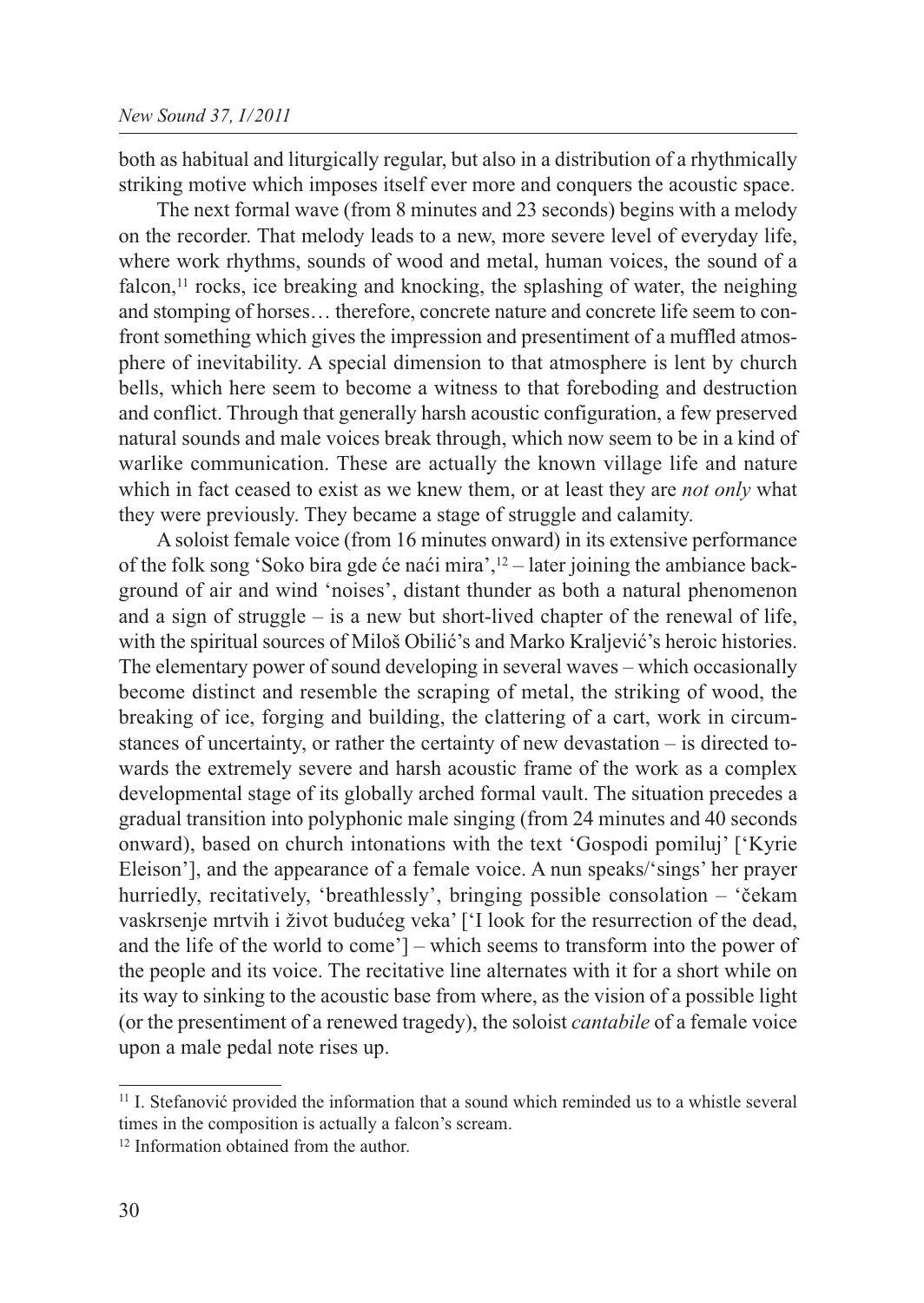*Veselinović-Hofman, M.: Air, Ground And Water Of A Capital Of Silence... (24–34)*

The conclusion of that rich, semantically metaphorical developmental episode, which 'went through' the tragic destiny of an area and an ethnicity, through its way of life and survival in work and battle and song and the spirit of a heroic past and fate, is marked by a return to the ambiance of 'pure' nature. What follows is the **epilogue** which is thus dominated again by its sounds (from 29 minutes and 38 seconds onward). However, the focus now is solely on water. Water, which 'outlived' both the air and ground of the area; which, on one hand, surrendered to them in its acoustically recognizable form, but always provided power for them by the mystery of sunken rivers, transforming, when necessary, into the blows of unrelenting battle. Therefore the epilogue is 'ruled' by water in its wide range, in its various, graded forms: as a gentle shower, a downpour, a storm, a torrent of water<sup>13</sup> which destroys, washes and rinses away everything in its path, but also irrigates… As a force of conspiracy, force of destruction, force of purification and force of renewal.

The basis upon which the presented formal-semantic dimension of a concrete acoustic material is realized in this composition is the understanding of sound in a double relationship with the object: as *inseparable* and as *separable from the object* it originates from.

As an inseparable part of the object, the concrete sound attests to the immediate presence of that object. In other words, it attests to the object which 'lives' there, in front of us, as the part of a certain ambiance, a part of reality which surrounds us at the given moment, as an object of our perception and immediate experience. In that sense, the concrete sounds present in this composition also serve as immediate pointers to the presence of the associated object related to a particular area; objects like insects, horses, a falcon, water, people, a hammer, an anvil, wood, metal, specific musical instruments… By that blending of sound and 'its' object, i.e. by the specific connection between the acoustic and the extraacoustic-associative, a specific ambiance is defined and presented. Therefore here we are talking about an ambiance which the author has visited and whose sounds she has recorded.

The other of the two mentioned relations between a concrete sound and 'its' object begins precisely with that recording. The author in fact separated that sound

<sup>13</sup> According to I. Stefanović's words, this is 'nekoliko minuta snimka jedne prolećne, planinske bujice' ['a few minutes' recording of a springtime mountain torrent']. 'Bujica je došla potpuno neočekivano, iznenada, dok sam šetala pored smrznute reke na Zlatiboru. Iznenada sam čula kako iz daljine dolazi neka lomljava… Bio je to nenadani poklon za mene.' ['The torrent came completely unexpectedly, all at once, while I was walking alongside a frozen river on Mount Zlatibor. Suddenly I heard some distant crashing sounds… It was an unexpected gift for me.'] (From the electronic conversation…)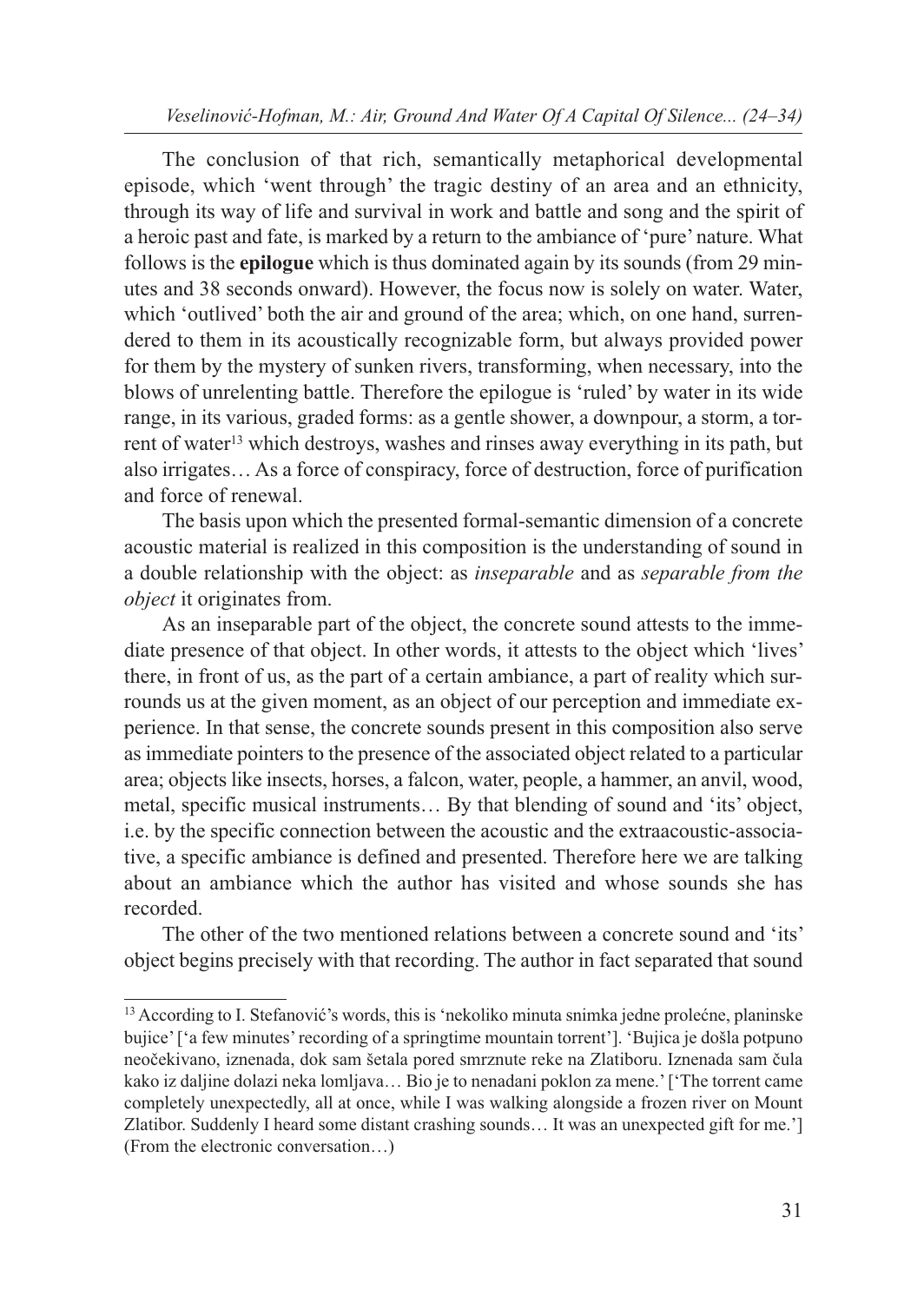## *New Sound 37, I/2011*

from the environment it immediately belongs to and transferred it into another context. First, she 'synchronized media-wise' the different contents from the realm of concrete sounds by conserving them using the appropriate equipment, and then she brought them over to the context of composing itself, using radio technology. In that context, i.e. during a particular technological treatment and compositional procedure, these acoustic materials inevitably changed their primary ambiance affiliation into an affiliation with a secondary ambiance, with the ambiance of organized sound, by becoming the means of its shaping and constituents of its irrevocable dramaturgical entity. That entity is, however, conceived to assume a repeated, retroactive attaching of these materials to their original context. But now, as the structural elements of a musical entity, they present it from the distance of their new primary affiliation, the affiliation to the radiophonic musical work. That is, they 'return' to their primary context from a different level: as materials which now do not belong *inseparably* to the concrete objects as the sources of their sound, but to the whole class of *sources* of a sound, irrespective of the particular space and time from which those sources originate.<sup>14</sup> In that way, these materials become supratemporal and supraindividual.<sup>15</sup>

This is exactly the reason why it is possible to use them as references to any specific place and historical time, and treat them also as petrified acoustic remnants of the past, as the results of an acoustic archaeology of sorts. Understood in that way, i.e. as specific archaeological findings, these materials provide us with a host of signposts to various interpretations and semantic constructs. Among other things, they are signposts towards the past as history 'on demand', which necessarily makes them a 'part' of what is chosen. But not as a reconstruction of historical fragments, rather as a personal expressive-meditative view to them. And possibly, as in this work, a view to some general fate of people living in our geopolitical boundaries, prompted by the associative field of Serbian history.

The field is suggested already by the title of the work: *Metropola tišine / Stari Ras*. Because the title implies at least three pieces of information pertaining to the direction of understanding and interpretation of the work. The first one is that Stari Ras was a capital; the second is that this capital no longer exists; the third is that this city, in spite of that, still exists somewhere *in the silence / as the silence* of the ruins, of their history, our knowledge about it and our encounters with it as a

<sup>&</sup>lt;sup>14</sup> In that sense, for example, stomping and neighing are not only sounds produced by specific horses in a specific ambiance, which we may have happened to witness immediately and perpetuate in a recording: instead they are attached to a kind of acoustic representation, to the symbolization of horses in general, thus, they point to possible connotative meanings of their presence in various contexts.

<sup>&</sup>lt;sup>15</sup> The terms are used in Ingarden's sense.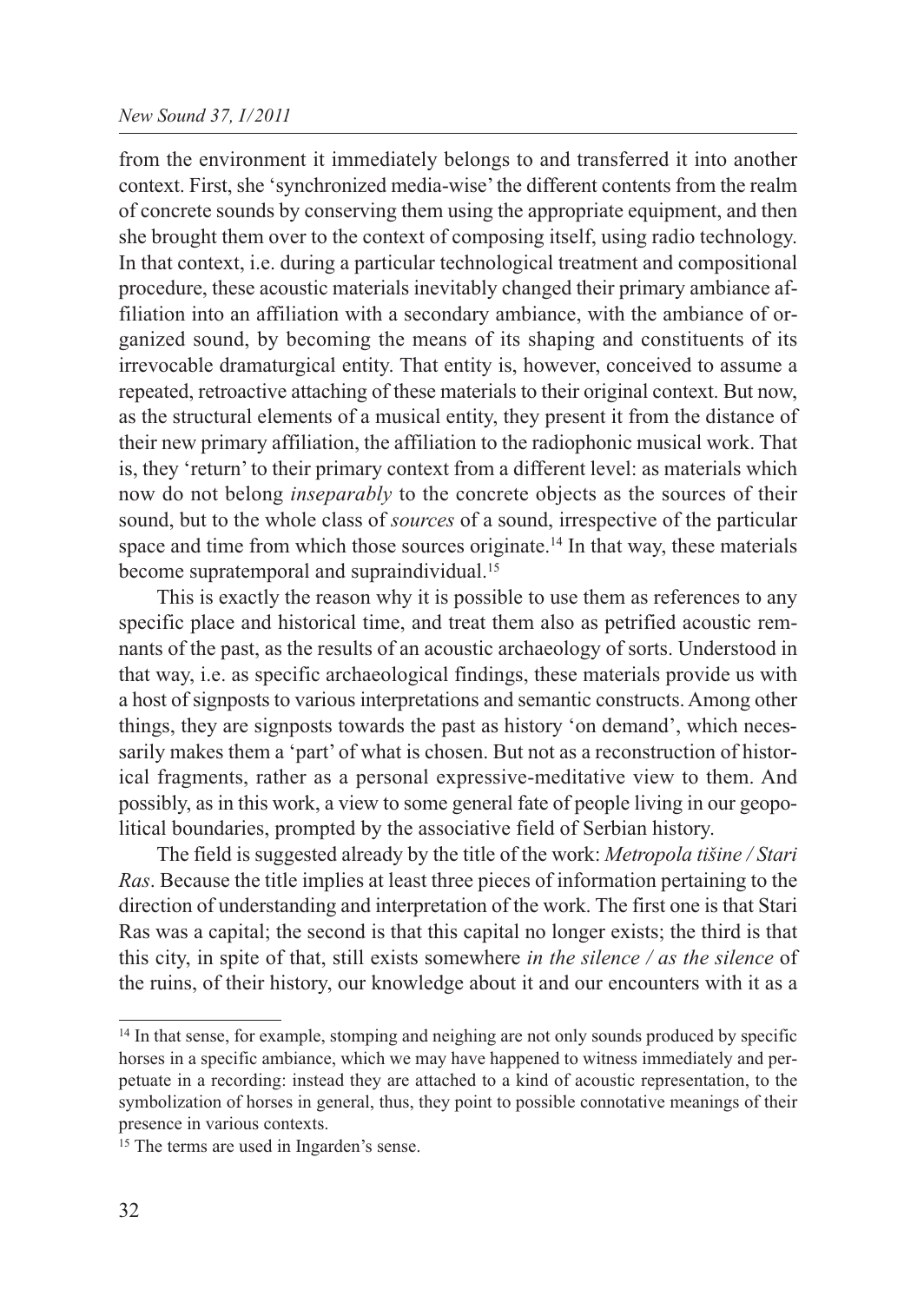metropolis which, by its petrified traces, still undeniably brings its spirit to the ambiance where its authentic pulse stopped beating a long time ago.

And that pulse disappeared somewhere within the tumultuous and dramatic history of the rises and falls of the Serbian medieval state and Ras as its capital in the time of Stefan Nemanja and his heirs, as well as – since the last decade of the  $12<sup>th</sup>$  century – the diocese as the religious centre of the country at the time.<sup>16</sup> The pulse also stopped in the walls of some of the most impressive edifices of Serbian art and culture, built in the central or broader area of medieval Ras, and where – as pointed out – the composer gathered the authentic acoustic material.

Thus, whether they originate from the steep edge of a mountain cliff, from the outskirts of a village, from the very 'abyss' of history, from the mystery of the sunken river and the miracle-working monastery of Crna Reka, from the muteness and wisdom of weary stone and preserved artistic heritage, the collected sounds as archaeological remains and as a part of reality inspire the possible ways to the semantic reception of the work.

Of course, what is pertinent for various semantic individualizations are the types of compositional procedure which took the original samples away from their position of materials inseparable from the sources that produced them towards the dramaturgical position of functionalized acoustic signposts. Thus, the already described kinds of technological and compositional-technical treatment and modification, types of changes which, among other things, made the samples transform into one another, or into a musical flow which is not immediately designatory in a concrete but in the most general symbolic sense, already imply a certain initiative for notional interpretations.

In other words, both acoustic constancy, as well as acoustic mobility and changeability of the concrete acoustic materials have a semantic sense in this work exactly because these materials/samples, as symbols of a particular semantic content in our culture, basically 'inscribe' certain meanings in the musical flow. Therefore, the dramaturgy of the acoustic repetitions and changes of these samples is also the dramaturgy of their semantic positions. Thus, the acoustic impression of thunder in this composition does not remain at the level of representing a natural phenomenon, a sound which only sharply rends the air of the associated ambiance, but it becomes a sound which dully threatens that area by the violence of conflict and battle; therefore the sounds of work places and open spaces of village households grow coarsened to the vehemence of the elements which rout their land and

<sup>16</sup> Cf. Dragoslav Srejović, Miroslava Marinković, Jovan Kovačević et al., *Istorija srpskog na roda.* Prva knjiga. Od najstarijih vremena do Maričke bitke (1371) [*History of Serbian People.* Volume One. Since the Primeval Times to the Battle of Maritsa (1371)]. Belgrade, Srpska knji ževna zadruga, 1981.